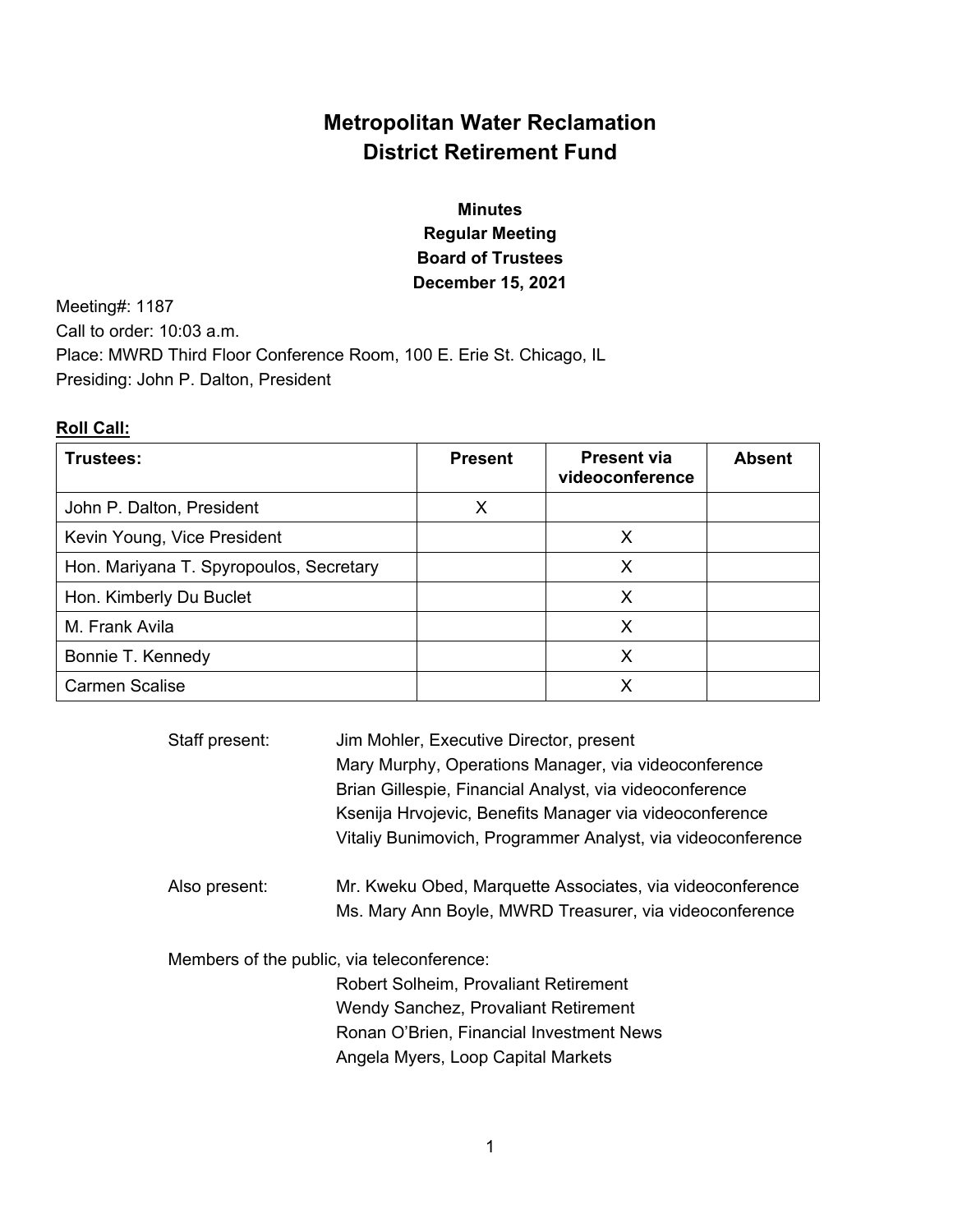## **Roll Call**

President Dalton conducted a roll call.

### **Meeting attendance**

To ensure that the minutes of the meeting are properly recorded, anyone attending the meeting via teleconference outside the Board members, Fund consultants, and pertinent Fund staff, were asked to identify themselves and affiliation, if any.

### **Public Comment**

President Dalton solicited public comments; there were none.

*(Whereas Commissioner Spyropoulos entered the meeting via videoconference)* 

### **Regular Business**

Approval Regular Meeting Minutes – 11/17/21

*Motion to approve by Vice President Young. Seconded by Trustee Kennedy, unanimously approved by roll call vote.*

Approval Executive Session Minutes – 11/17/21, pursuant to ILCS 120/2(c)(7)

*Motion to approve and keep closed by Commissioner Spyropoulos. Seconded by Vice President Young, unanimously approved by roll call vote.* 

### Approval of Meeting Agenda – 12/15/21

*Motion to approve by Commissioner Spyropoulos. Seconded by Trustee Scalise, unanimously approved by roll call vote.* 

## **Consent Agenda**

Administrative Expenses, 13 items, \$118,027.22

*Motion to approve by Trustee Kennedy. Seconded by Commissioner Du Buclet, unanimously approved by roll call vote.* 

Investment Expenses, 7 items, \$ 178,642.57 *Motion to approve by Trustee Kennedy. Seconded by Vice President Young, unanimously approved by roll call vote.*

Employee Annuitants - 2 new retirees, \$4,175.14

*Motion to approve by Commissioner Spyropoulos. Seconded by Trustee Avila, unanimously approved by roll call vote.* 

Surviving Spouse & Child Annuitants – none

Refunds - 8 refunds, \$134,984.79 *Motion to approve by Vice President Young. Seconded by Commissioner Spyropoulos, unanimously approved by roll call vote.* 

Duty Disability, benefits for 8 persons, \$571.90

*Motion to approve by Trustee Kennedy. Seconded by Trustee Scalise, unanimously approved by roll call vote.* 

Ordinary Disability, benefits for 12 persons, \$2,093.95

*Motion to approve by Commissioner Spyropoulos. Seconded by Trustee Kennedy, unanimously approved by roll call vote.*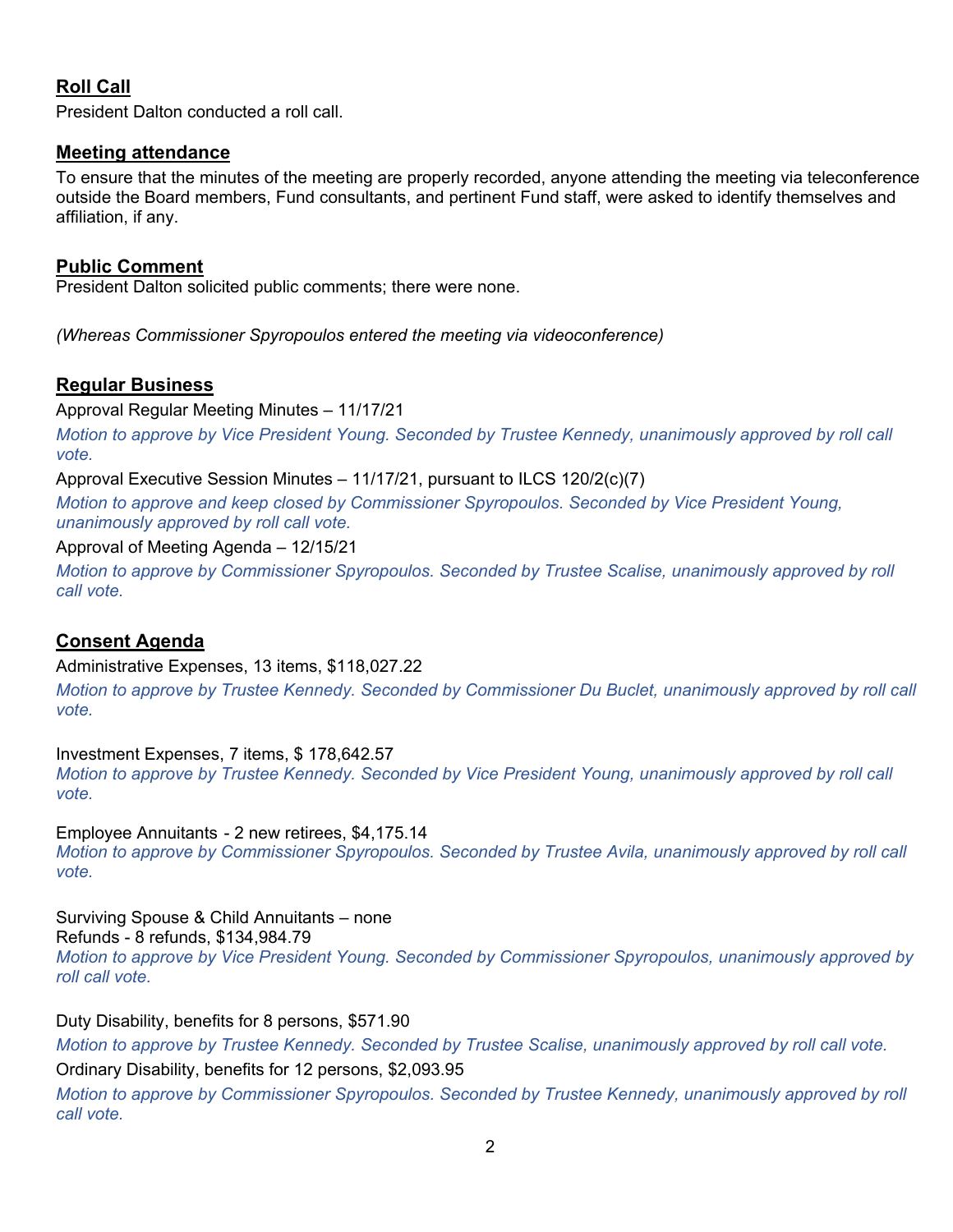## **Administrative**

### **Cash Allocation**

Mr. Mohler reported the following regarding necessary liquidity for upcoming disbursements.

For January 2022 disbursements of (\$16.2M), only (\$14.2M) of the previously approved (\$14.55M) will be needed to honor them. For February 2022 projected disbursements of (\$16.2M), Fund staff projects (\$14.6M) of invested assets will need to be liquidated to honor them. Fund staff recommends needed liquidity from the following sources:

| <b>Investment Manager</b> | <b>Investment Mandate</b> | (SM)    |
|---------------------------|---------------------------|---------|
| <b>State Street</b>       | S&P 500                   | \$14.6M |

*Motion by Vice President Young to approve staff's recommendation for necessary liquidity. Seconded by Trustee Kennedy, unanimously approved by roll call vote.* 

## **Staff Administrative Update**

## **Election of Board Officers – 40 ILCS 5/13-704 \***

*Motion was made by Trustee Kennedy to appoint Trustee Dalton as President, Trustee Young as Vice President, and Commissioner Spyropoulos as Secretary. Seconded by Commissioner Du Buclet, unanimously approved by roll call vote.* 

## **2022 Board Meeting Dates / Investment Manager Presentation Schedule \***

Mr. Mohler presented the 2022 Board Meeting Dates which will be posted on the Fund's website.

## **Pension Administration System - Project Update**

Mr. Mohler expressed appreciation for all the hard work put in on the PAS RFP and vendor selection project, by Ms. Murphy, Mr. Bunimovich and Ms. Hrvojevic, along with Mr. Solheim and Ms. Sanchez of Provaliant. Ms. Murphy reported the selection review committee attended demonstrations by all three vendors, and Ms. Sanchez gave highlights from the Executive Summary she had prepared for the Board.

Ms. Murphy reported one vendor was eliminated from further consideration leaving two vendors that will be vetted further with "short list demos" by staff and Provaliant.

## **Fund Staffing Update**

Mr. Mohler reported that so far there has been a relatively small number of resumes received for the RF Office Services Assistant position, and that the submission deadline will likely be determined in mid-January.

## **2022 Administrative Budget \*/\*\* - 5 ILCS 120/2(c)(1)**

Discussion ensued about the IT and cybersecurity goals and budget. President Dalton noted the MWRD BOC had passed a general salary increase and recommended the same general salary increase for eligible RF staff be incorporated into the 2022 RF Administrative Budget.

*Motion was made by President Dalton to approve a general salary increase for eligible RF Staff. Seconded by Vice President Young, unanimously approved by roll call vote.*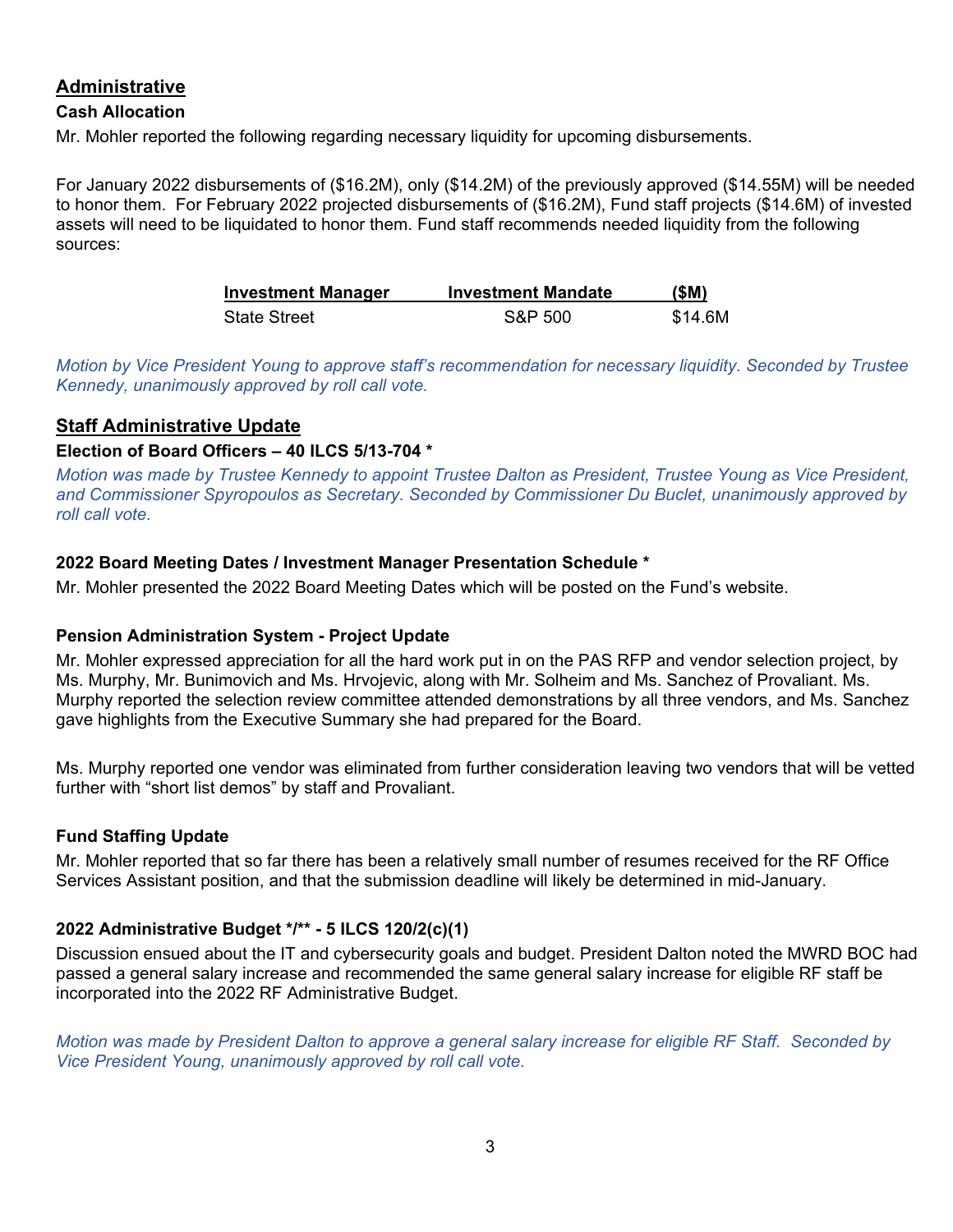*Motion was made by Vice President Young to approve the 2022 RF Administrative Budget. Seconded by Commissioner Spyropoulos, unanimously approved by roll call vote.* 

### **Trustee Education Discussion / Opportunities\***

Mr. Mohler and Mr. Gillespie reported upcoming opportunities for Trustee Education.

*Motion was made by Commissioner Spyropoulos to approve attendance of the training to held at UC Booth School of Business in January and to approve the incurrence of any related fees. Seconded by Commissioner Du Buclet, unanimously approved by roll call vote.* 

### **Legal & Legislative\***

#### **Possible Legislative Initiatives**

Mr. Mohler reported on the upcoming legislative session scheduled to begin on January  $4<sup>th</sup>$ , the Fund's legislative initiative regarding licensed health care professionals, and the extension of agreement with Tom Walsh, Legislative Liaison.

*Motion was made by Vice President Young, seconded by Trustee Scalise, unanimously approved by roll call vote.*

### **Meeting Attendance (Reminder)**

To ensure that the minutes of the meeting are properly recorded, anyone attending the meeting via teleconference outside the Board members and pertinent staff and consultants, please identify yourself and affiliation, if any.

### **Staff Investment Update(s)**

#### **Current vs. Target Asset Allocation**

Mr. Gillespie presented to the Retirement Board the Fund's current asset allocation compared to the target allocation.

Mr. Mohler and Treasurer Boyle reminded the Board that the Board of Commissioners approved an additional \$30 million to be put into the Fund in 2022. It is scheduled to transfer in early March.

#### **Watchlist Update**

Mr. Gillespie commented on the current Watchlist which currently lists two managers. Discussion ensued; no action taken by the Board.

#### **Settlement Proceeds – Duplicate Payment Received \***

Mr. Gillespie informed the Board that the Fund received a duplicate payment regarding the settlement of the Alibaba securities litigation. He informed the Board that the duplicate payment would be returned to the claims administrator.

#### **RFP International Equity - Developed Countries – Update**

Mr. Mohler explained the timetable for next steps regarding the two developed international equity searches.

#### **Special Meetings Schedule Confirmation**

Mr. Mohler confirmed the two special meeting dates to interview candidates for the two developed international equity searches.